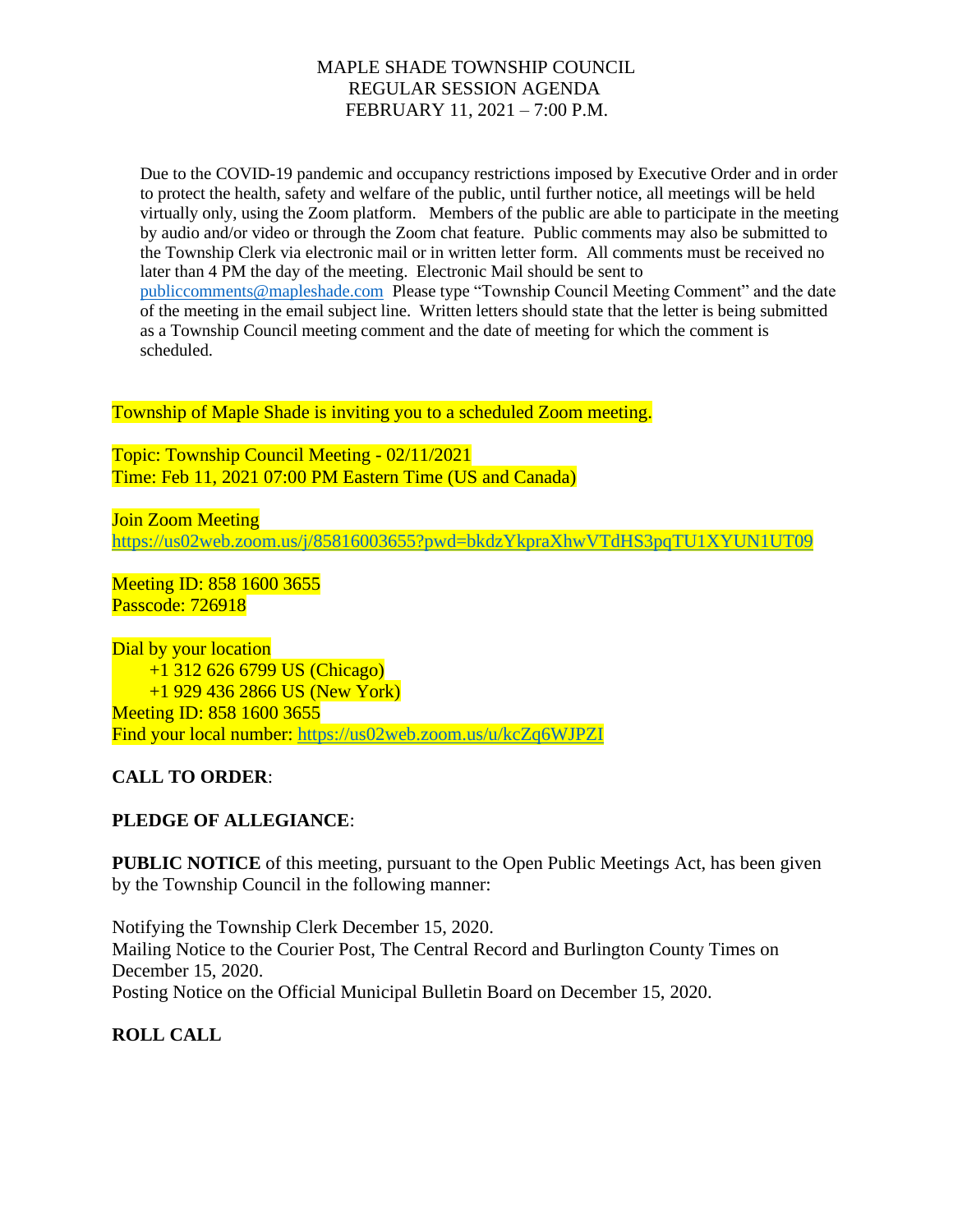# MAPLE SHADE TOWNSHIP COUNCIL REGULAR SESSION AGENDA FEBRUARY 11, 2021 – 7:00 P.M.

### **OPEN BOARD OF HEALTH MEETING**

Reports

| Second: | All in Favor: |
|---------|---------------|
| Second: | All in Favor: |
|         |               |

### **ORDINANCES – INTRODUCTION AND FIRST READING**

**Ordinance No. 2021-02** An Ordinance of the Township of Maple Shade, County of Burlington and State of New Jersey Amending the Municipal Code to Revise Chapter 174, Governing "Stormwater Control"

| Motion for Introduction:               | Second: | Comments:                      | Roll Call: |
|----------------------------------------|---------|--------------------------------|------------|
| Date of Publication: February 19, 2021 |         | Public Hearing: March 11, 2021 |            |

### **ORDINANCES – SECOND READING AND PUBLIC HEARING**

**Ordinance No. 2021-01** An Ordinance Establishing Salaries and Wages of Certain Officers and Employees of the Township of Maple Shade, County of Burlington, State of New Jersey, Effective January 1, 2021

Motion to Table to February 25, 2021: Second: Comments: Roll Call:

**PUBLIC PORTION (for Consent Agenda Items)** Motion to Close: Second: All in Favor:

#### **CONSENT AGENDA**

**Resolution No. 2021-R-40** Amend Contract with Gaudelli Brothers, Inc. for HVAC Renovations Project – Phase 5 for the Maple Shade Township Municipal Building and Approve Final Change Order No. 1

**Resolution No. 2021-R-41** Renew Redemption Amusement Games License for Route 73 Bowling Center Inc. T/A Laurel Lanes for the 2021 Calendar Year

**Resolution No. 2021-R-42** Resolution to Declare Block 170, LOT 8.01 as Tax Exempt and to Cancel Taxes from February 4, 2021 Through December 31, 2021

**Resolution No. 2021-R-43** Appoint Adriane McKendry as Chief Financial Officer for a Four Year Term Commencing January 1, 2021

Motion to Approve: Second: Comments: Roll Call: